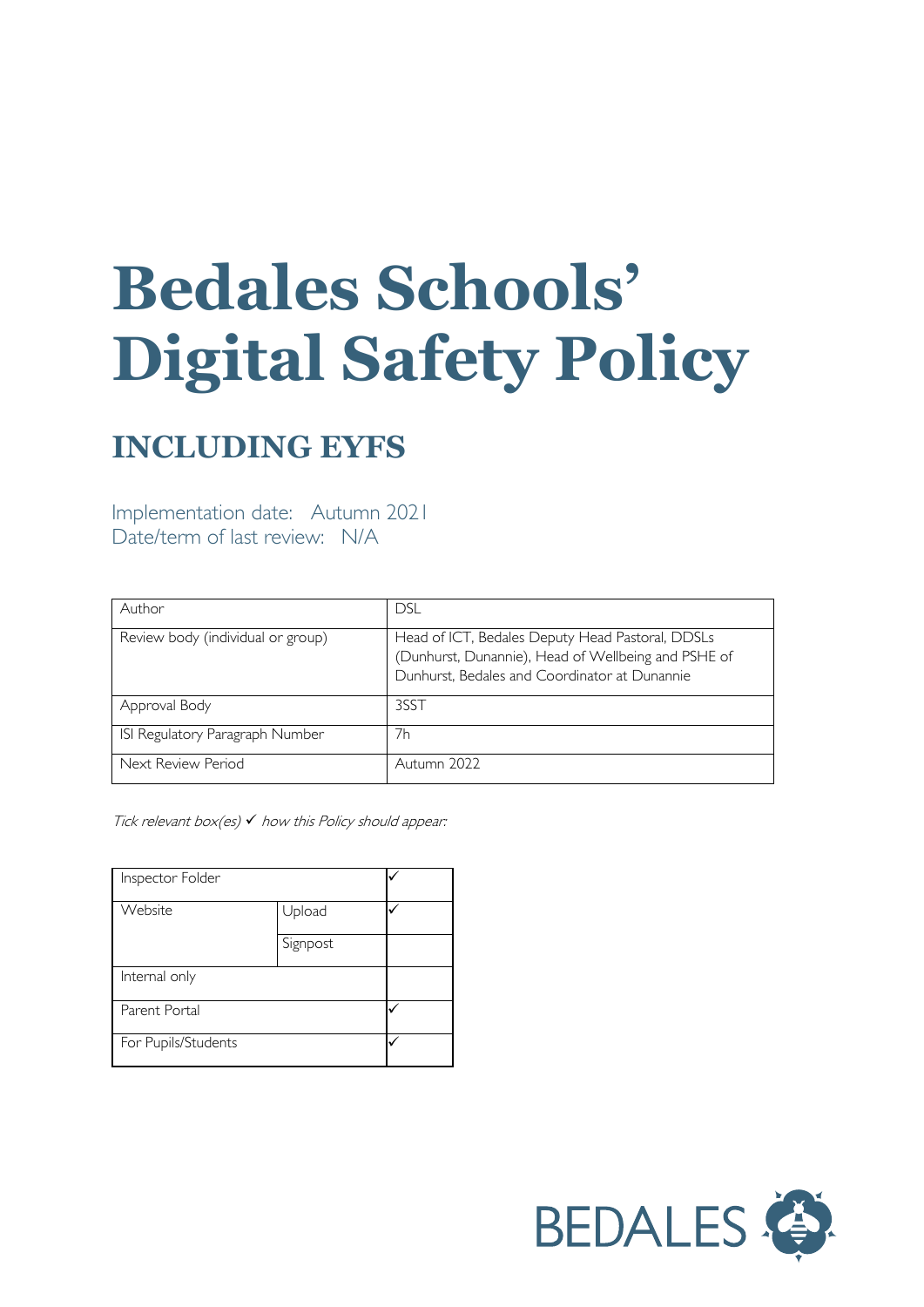# **Bedales Schools' Digital Safety Policy**

# **Contents**

| Appendix 1: Guidelines for Staff: Concerns about material on a pupil's mobile phone 17   |  |
|------------------------------------------------------------------------------------------|--|
| Appendix 2: Hampshire Constabulary's Flowchart on managing Youth Produced Sexual Imagery |  |

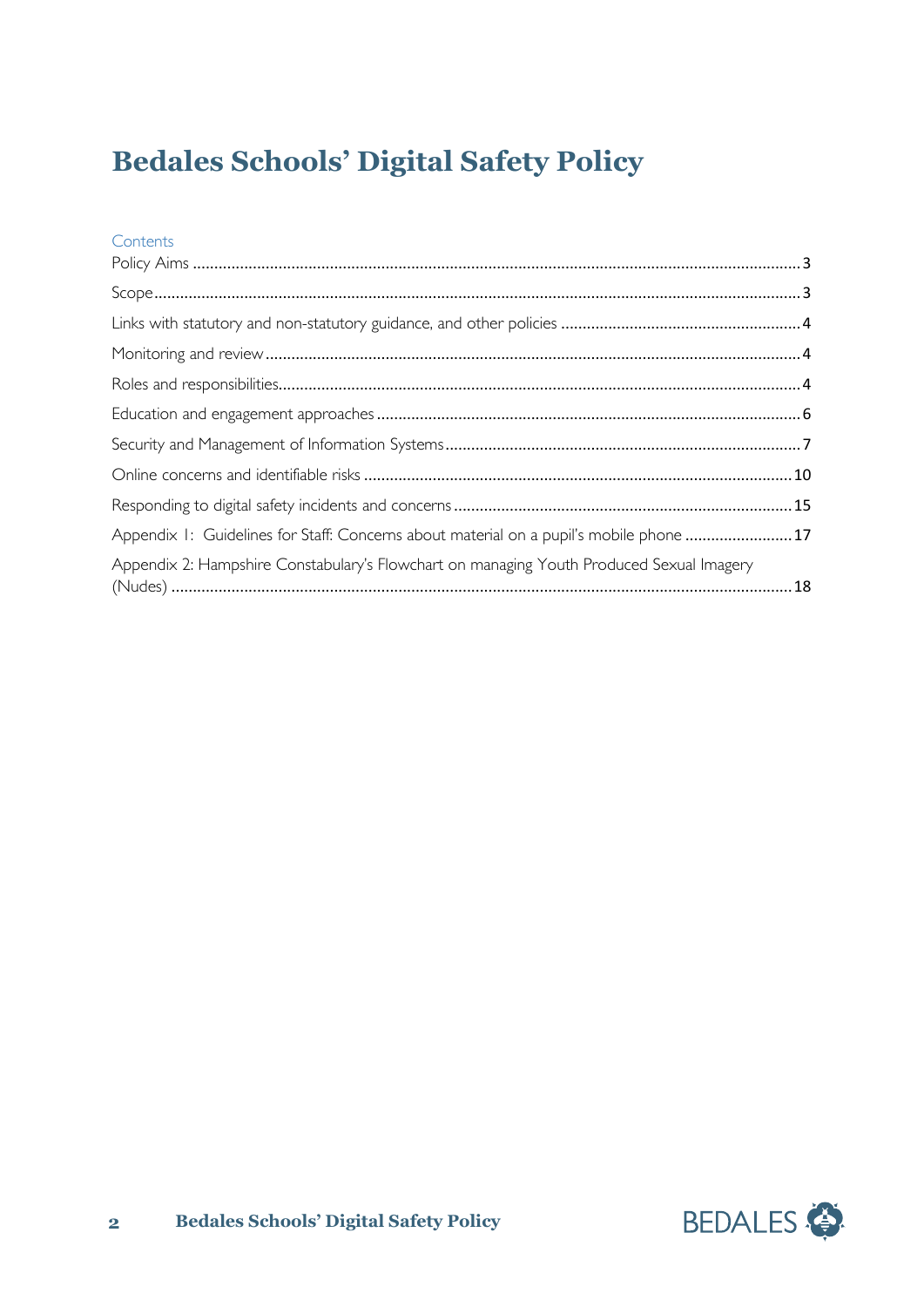# **Bedales Schools' Digital Safety Policy**

# <span id="page-2-0"></span>Policy Aims

Access to electronic devices and the internet is an important part of everyday life. The use of Schoolowned and personal devices is supported at Bedales Schools, for both educational and recreational purposes, and the School has a duty of care to ensure its safe usage for pupils, staff and visitors.

This is the Bedales Schools Digital Safety Policy. Its purpose is to:

- Safeguard and protect all members of the Bedales community online;
- Identify approaches to educate and raise awareness of digital safety throughout the community;
- Enable staff and pupils to work safely and responsibly, to demonstrate positive behaviour online and to maintain professional standards and practice when using technology; and,
- Identify clear procedures to use when responding to digital safety concerns.

KCSIE 2021 states that the management of digital safety can be broadly categorised into four areas of risk:

Content: being exposed to illegal, inappropriate or harmful material

Contact: being subjected to harmful online interaction with other users

Conduct: personal online behaviour that increases the likelihood of, or causes, harm.

Commerce: risks such as online gambling, inappropriate advertising, phishing and or financial scams.

# <span id="page-2-1"></span>Scope

We understand that digital safety is an essential part of safeguarding and acknowledge our duty in ensuring all pupils and staff are protected from potential harm online.

Pupils should be empowered to build resilience and to develop strategies to manage and respond to risk online.

This policy applies to all access to the internet and use of technology, including personal devices, and where pupils, colleagues and other individuals have been provided with School-issued devices for use off-site, such as work laptops, tablets and mobile phones.

This policy applies to all staff at the School (including the governing body, visitors and volunteers), as well as pupils, parents and carers.

The Education and Inspections Act 2006 empowers Headteachers to such extent as is reasonable, to regulate the behaviour of pupils when they are off the School site and empowers members of staff to impose disciplinary penalties for inappropriate behaviour. This is pertinent to incidents of online-bullying or other online safety incidents covered by this policy, which may take place outside of the School, but is linked to membership of the School. The 2011 Education Act increased these powers with regard to the searching for and of electronic devices and the deletion of data (see appendix for template policy). In the case of both acts, action can only be taken over issues covered by the published Behaviour Policy.

The School will deal with such incidents within this policy and associated Behaviour and Anti-Bullying policies and will, where known, inform parents/carers of incidents of inappropriate online safety behaviour that take place out of School.

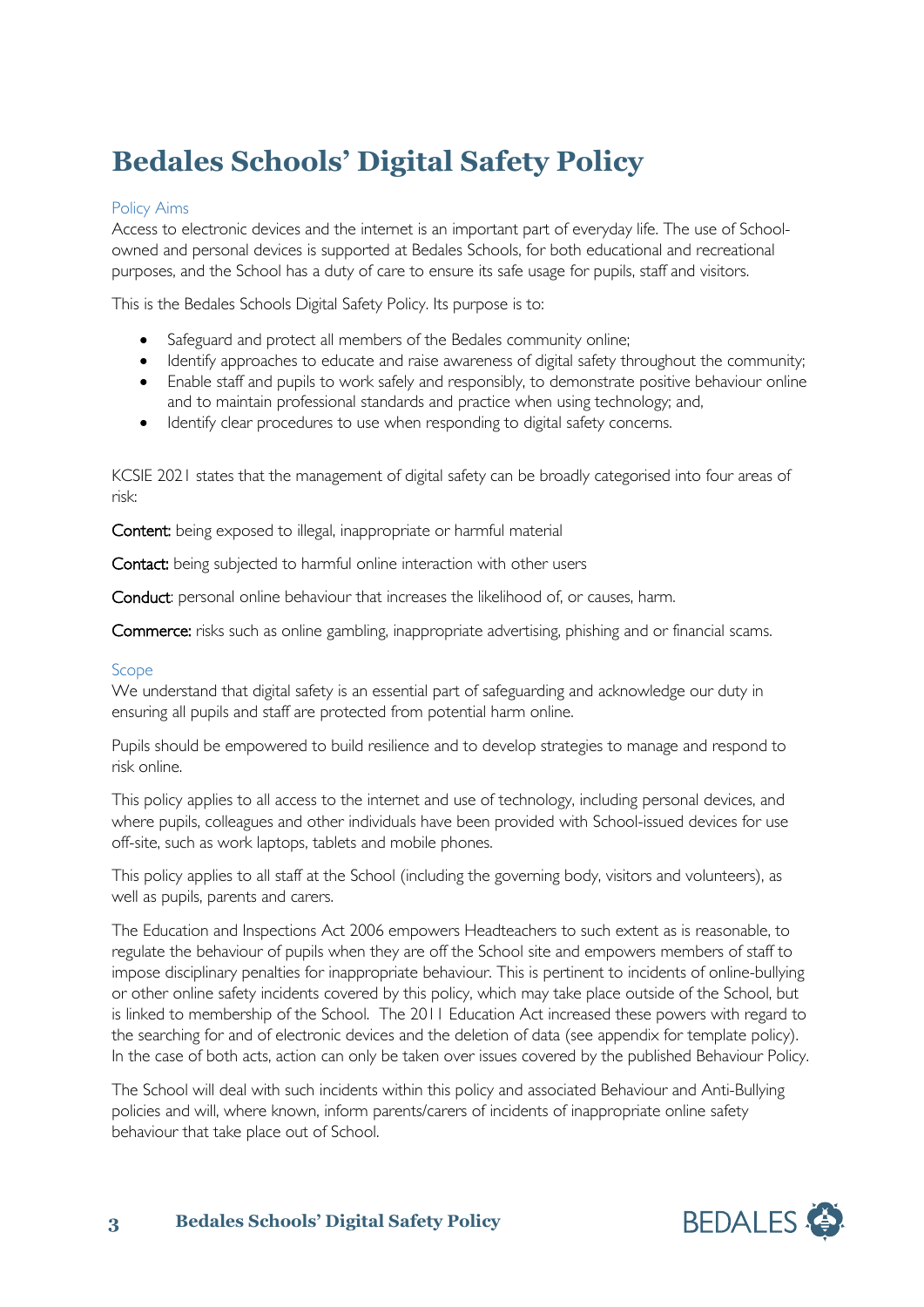<span id="page-3-0"></span>Links with statutory and non-statutory guidance, and other policies

This policy is informed by *Keeping Children Safe in Education 2021* as well as 'Teaching online safety in schools – [Guidance supporting schools to teach their pupils how to stay safe online, within new and](https://assets.publishing.service.gov.uk/government/uploads/system/uploads/attachment_data/file/811796/Teaching_online_safety_in_school.pdf)  [existing subjects',](https://assets.publishing.service.gov.uk/government/uploads/system/uploads/attachment_data/file/811796/Teaching_online_safety_in_school.pdf) Sharing nudes and semi-nudes: advice for educational settings working with children [and young people,](https://www.gov.uk/government/publications/sharing-nudes-and-semi-nudes-advice-for-education-settings-working-with-children-and-young-people) [Sexual Violence and sexual harassment between children in schools and colleges](https://www.gov.uk/government/publications/sexual-violence-and-sexual-harassment-between-children-in-schools-and-colleges) and [Searching, screening and confiscation at school](https://www.gov.uk/government/publications/searching-screening-and-confiscation), to be read in conjunction with Bedales policies (available online and on the intranet) including:

- The Three Schools' Safeguarding and Child Protection Policy
- The Anti-Bullying policies for the Three Schools
- The Behaviour policies for the Three Schools
- The ICT Acceptable Use policies for pupils and staff
- The Three Schools' Data Protection Policy
- The Staff Code of Professional Conduct
- The PSHE and Wellbeing policies for the Three Schools

# <span id="page-3-1"></span>Monitoring and review

Technology in this area evolves and changes rapidly, so this policy will be reviewed on an annual basis. The policy will also be revised following any local or national changes to policy and procedure, any child protection concerns and/or changes to the School's technical infrastructure.

Internet use is always recorded and regularly monitored, and we will continue to evaluate the School's digital safety mechanisms to ensure this policy is consistently applied.

The Designated Safeguarding Lead will be informed of digital safety concerns, as appropriate.

The Designated Safeguarding Governor will report to the Board of Governors on digital safety practice and incidents, including outcomes, a regular basis.

Any issues identified via monitoring will inform our action planning.

# <span id="page-3-2"></span>Roles and responsibilities

The Designated Safeguarding Lead has lead responsibility for the management, training and reporting on digital safety as part of their wider lead responsibility for safeguarding and child protection at Bedales. All members of the School community have an important part to play when safeguarding children and young people, and a focus on digital safety is an important part of that remit.

# Head and Governing Body

In conjunction with the DSL, the Head and Governing Body will:

- ensure that digital safety is viewed as a safeguarding issue and that practice is in line with national and local recommendations and requirements;
- ensure there are appropriate and up-to-date policies regarding digital safety, including the Schools' Behaviour policies, which covers acceptable use of technology;
- ensure that suitable and appropriate filtering and monitoring systems are in place and work with technical staff to monitor the safety and security of our systems and networks;
- ensure that digital safety is embedded within a progressive curriculum, which enables all pupils to develop an age-appropriate understanding of digital safety;
- support the DSL and any deputies by ensuring they have sufficient time and resources to fulfil their digital safety responsibilities;

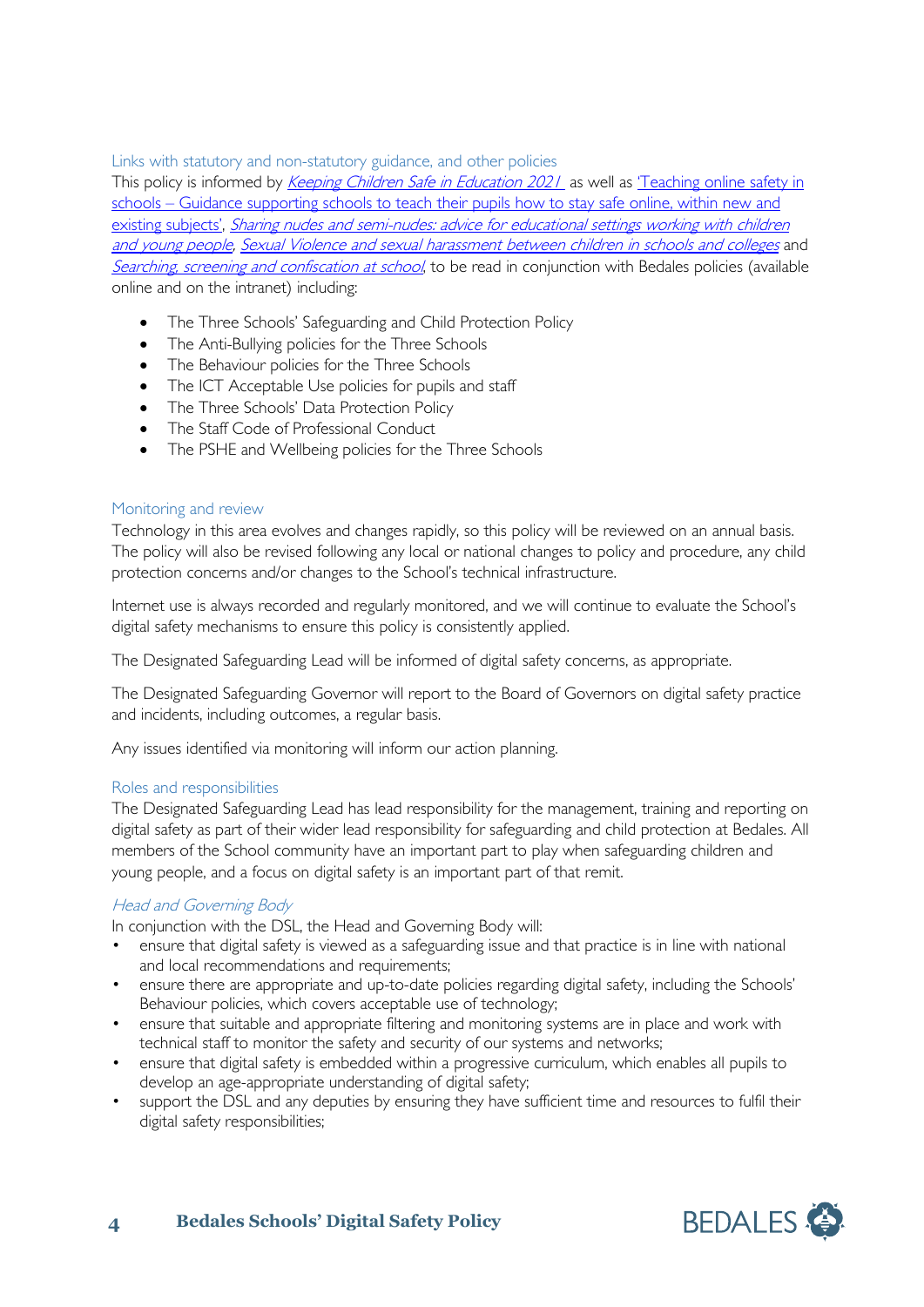- ensure there are robust reporting channels for the community to access regarding digital safety concerns, including internal, local and national support.
- ensure that appropriate risk assessments are undertaken and reviewed regarding the safe use of technology; and,
- audit and evaluate digital safety practice to identify strengths and areas for improvement.

# Designated Safeguarding Lead (DSL)

The DSL will:

- act as a named point of contact on all online safeguarding issues and liaise with other members of staff or other agencies, as appropriate;
- ensure all members of staff receive regular, up-to-date and appropriate digital safety training;
- access regular and appropriate training and support to ensure they understand the unique risks associated with digital safety and have the relevant knowledge and up to date required to keep pupils safe online;
- access regular and appropriate training and support to ensure they recognise the additional risks that pupils with SEN and disabilities (SEND) face online;
- keep up-to-date with current research, legislation and trends regarding digital safety and communicate this with the community, as appropriate;
- assist Houseparents in supporting pupils who are vulnerable to, or who have been exposed to, significant online harms;
- signpost and initiate appropriate channels of referral where necessary;
- ensure that digital safety is promoted to parents, carers and the wider community, through a variety of channels and approaches;
- maintain records of digital safety concerns, as well as actions taken, as part of the School's safeguarding recording mechanisms;
- monitor digital safety incidents to identify gaps and trends, and use this data to update the education response, policies and procedures;
- report digital safety concerns, as appropriate, to the Three Schools' Senior Team (3SST) and Governing Body;
- work with the 3SST to review and update digital safety policies on a regular basis (at least annually) with input from the Deputy DSL team, the Head of Wellbeing and PSHE of Dunhurst, Bedales and Coordinator at Dunannie and the Head of ICT; and,
- meet regularly (and at least annually) with the Designated Safeguarding Governor with lead responsibility for safeguarding and online safety.

#### Staff Members

It is the responsibility of all members of staff to:

- contribute to the development of digital safety policies;
- read and adhere to the digital safety policy and ICT acceptable use policies;
- take responsibility for the security of School systems and the data they use or have access  $\dots$
- model good practice when using technology and maintain a professional level of conduct in their personal use of technology, both on and off site;
- embed digital safety education in curriculum delivery, wherever possible;
- have an awareness of a range of digital safety issues and how they may be experienced by the pupils in their care;
- identify digital safety concerns and take appropriate action by following the Schools' Safeguarding policies and procedures;
- know when and how to escalate digital safety issues, including signposting to appropriate support, internally and externally; and
- take personal responsibility for professional development in this area.

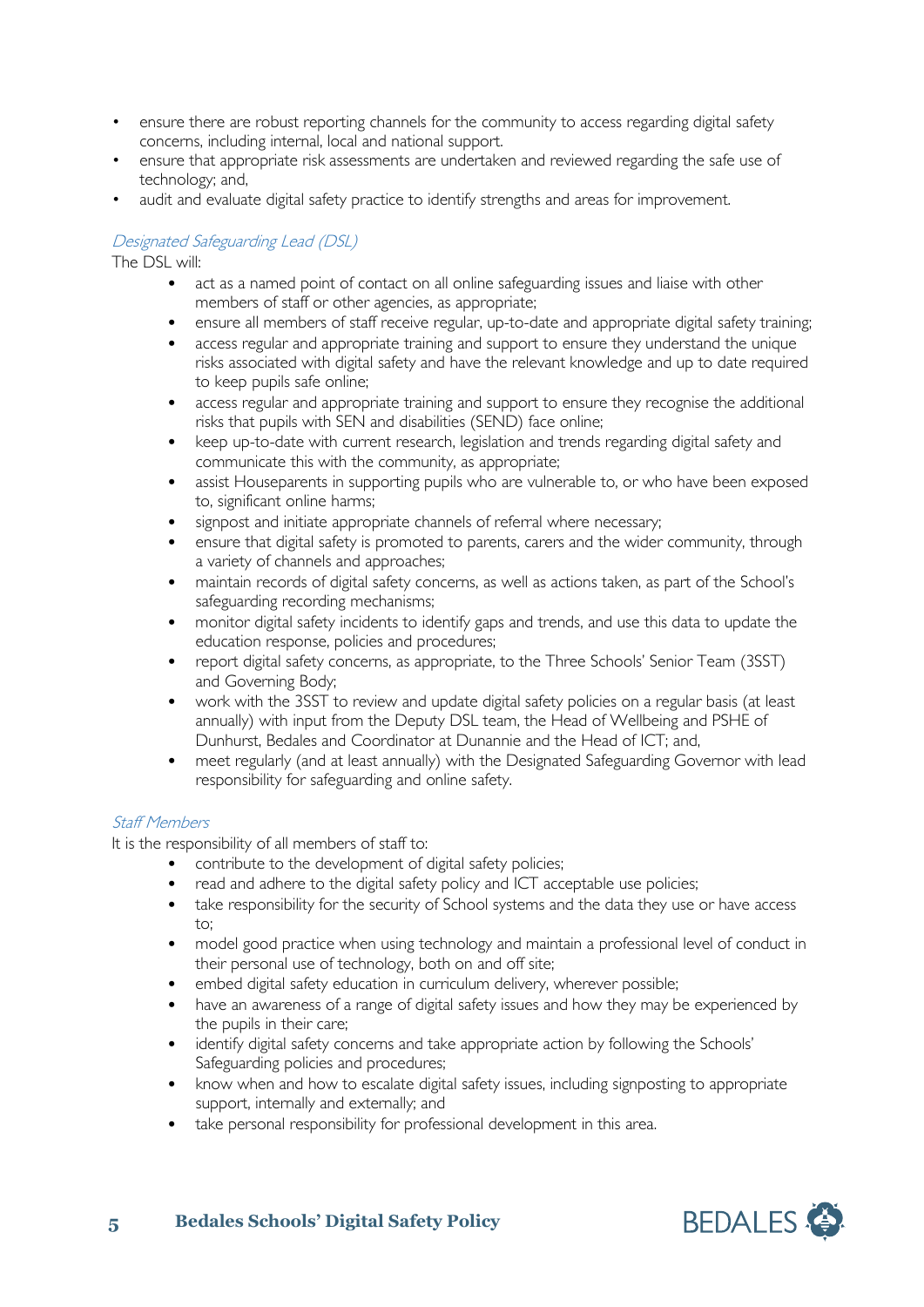# It is the responsibility of staff managing the technical environment to:

- provide technical support and perspective to the DSL and Senior Leadership Team, especially in the development, implementation and review of appropriate digital safety policies and procedures;
- apply internet filtering policies as set by the DSL or Senior Leadership Team, ensuring that the filtering policy is applied and updated on a regular basis (responsibility for its implementation is shared with the Senior Leadership Team);
- ensure that the monitoring systems are applied and updated on a regular basis; responsibility for its implementation is shared with the Senior Leadership Team;
- ensure appropriate access and technical support is given to the DSL and the DCPC to the filtering and monitoring systems, to enable them to take appropriate safeguarding action if/when required.

# Pupils

It is the responsibility of pupils (at a level appropriate to their age and ability) to:

- read and adhere to the ICT acceptable use policies;
- respect the feelings and rights of others both on and offline;
- take responsibility for keeping themselves and others safe online;
- seek help from a trusted adult, if there is a concern online, and support others that may be experiencing digital safety issues; and
- engage in age-appropriate digital safety education opportunities;
- contribute to the development of digital safety policies..

# Parents/Carers

It is the responsibility of parents/carers to:

- read the ICT acceptable use policies and encourage their children to adhere to them;
- support the School's digital safety approaches by discussing digital safety issues with their children and reinforcing appropriate and safe online behaviours at home;
- conduct the necessary safeguarding checks on external Tutors, Counsellors and other professionals engaged to work with their children on School premises;
- role-model safe and appropriate use of technology and social media;
- identify changes in behaviour that could indicate that their child is at risk of harm online;
- seek help and support from the School, or other appropriate agencies, if they or their child encounter risk or concerns online;
- contribute to the development of the digital safety policies;
- use School systems, such as learning platforms, and other network resources, safely and appropriately; and
- take responsibility for their own awareness in relation to the risks and opportunities posed by new and emerging technologies

# <span id="page-5-0"></span>Education and engagement approaches

The School will seek to promote and reinforce positive approaches to online behaviour and internet usage whenever possible in lessons. Teachers will seek to discuss online behaviours early and often, empowering pupils to recognise and report inappropriate, harmful or abusive content. The Wellbeing curriculum and the Dunhurst Digital Learning programme cover the following aspects of digital safety:

- staying safe online;
- the effective use of the internet to research;
- the skills of knowledge location, retrieval and evaluation,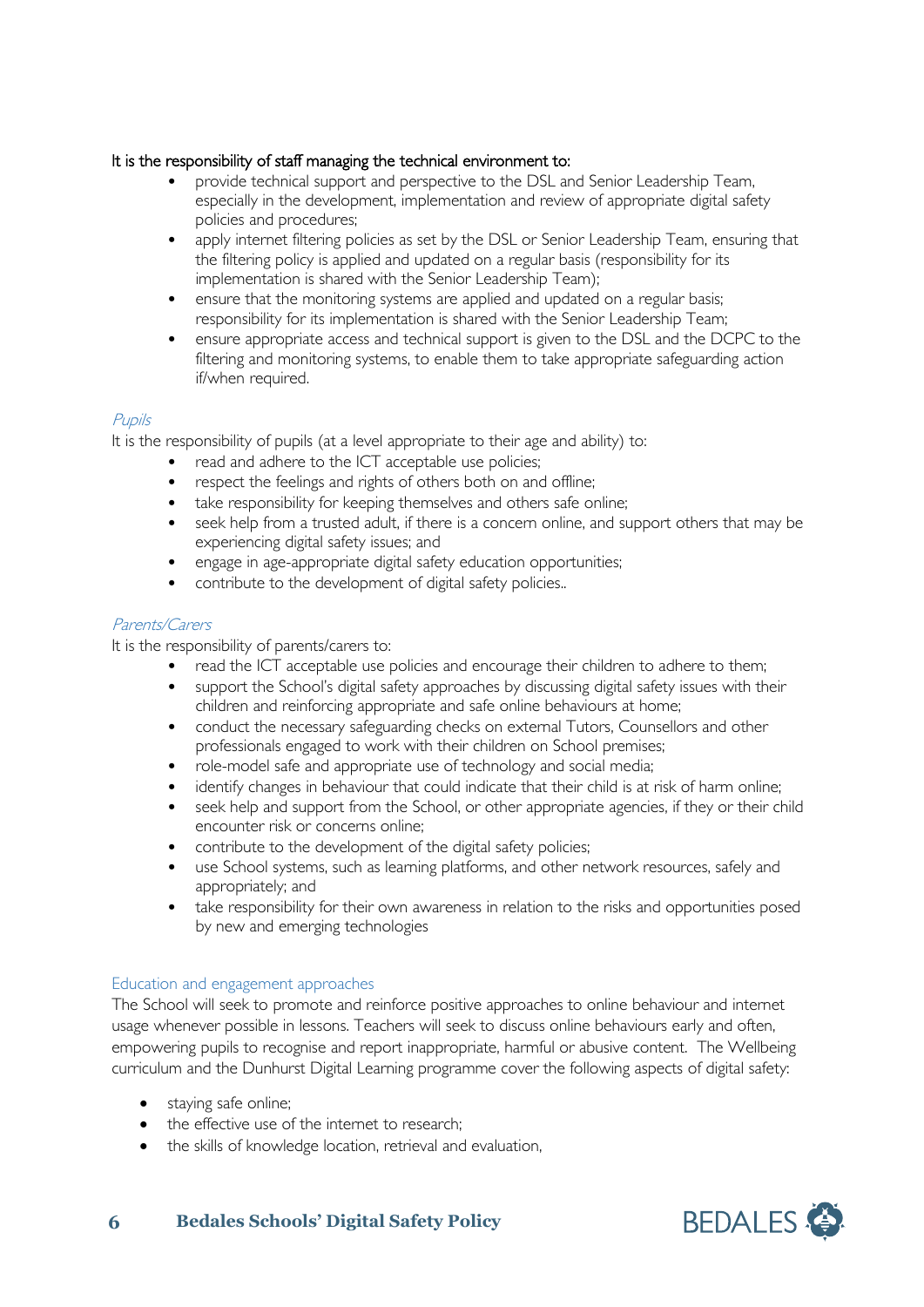• teaching pupils to be critically aware of the materials they read and shown how to validate information before accepting its accuracy.

Bedales Schools will support pupils to read and understand the acceptable use policies in a way which suits their age and ability by:

- informing pupils that network and internet use will be monitored for safety and security purposes and in accordance with legislation;
- providing digital safety education and training as part of the transition programme across the key stages and when moving between establishments;
- seeking pupil voice when writing and developing digital safety policies and practices, including curriculum development and implementation using support, such as external visitors, where appropriate, to complement and support our internal digital safety education approaches.

Additionally, the School takes the following steps to protect and support its pupils:

- Acceptable use agreements for children and staff
- Regular updates and training for staff to ensure they are able to protect pupils
- Discussions between pastoral staff and pupils
- Information included in emails, letters/bulletin and the Parent Portal
- Pastoral sessions for parents
- Building awareness around information on websites and/or publications

### <span id="page-6-0"></span>Security and Management of Information Systems

We take appropriate steps to ensure the security of our information systems, including:

- Providing encryption functionality for staff for personal data sent over the Internet or taken off site (such as via portable media storage) or access via appropriate secure remote access systems;
- Not using portable media without specific permission; portable media can be checked by staff using an antivirus/malware scan before use;
- Configuring the ICT estate to prevent the downloading of unapproved software to work devices or opening unfamiliar email attachments ;
- Implementing anti-virus and anti-spam systems on our email system;
- Virus protection being updated regularly;
- The ability to check files held on our network as required;
- The appropriate use of user logins, passwords and best security practices such as multi-factor authentication to access our network;
- Specific user logins and passwords enforced for all;
- Applying appropriate access for staff to data stored on School systems.

All users are expected to log off or lock their screens/devices if systems are unattended.

#### Reducing online risks

Due to the global and connected nature of the internet, it is not possible to guarantee that unsuitable material cannot be accessed via the School's computers or devices. However, we will:

• regularly review the methods used to identify, assess and minimise online risks;

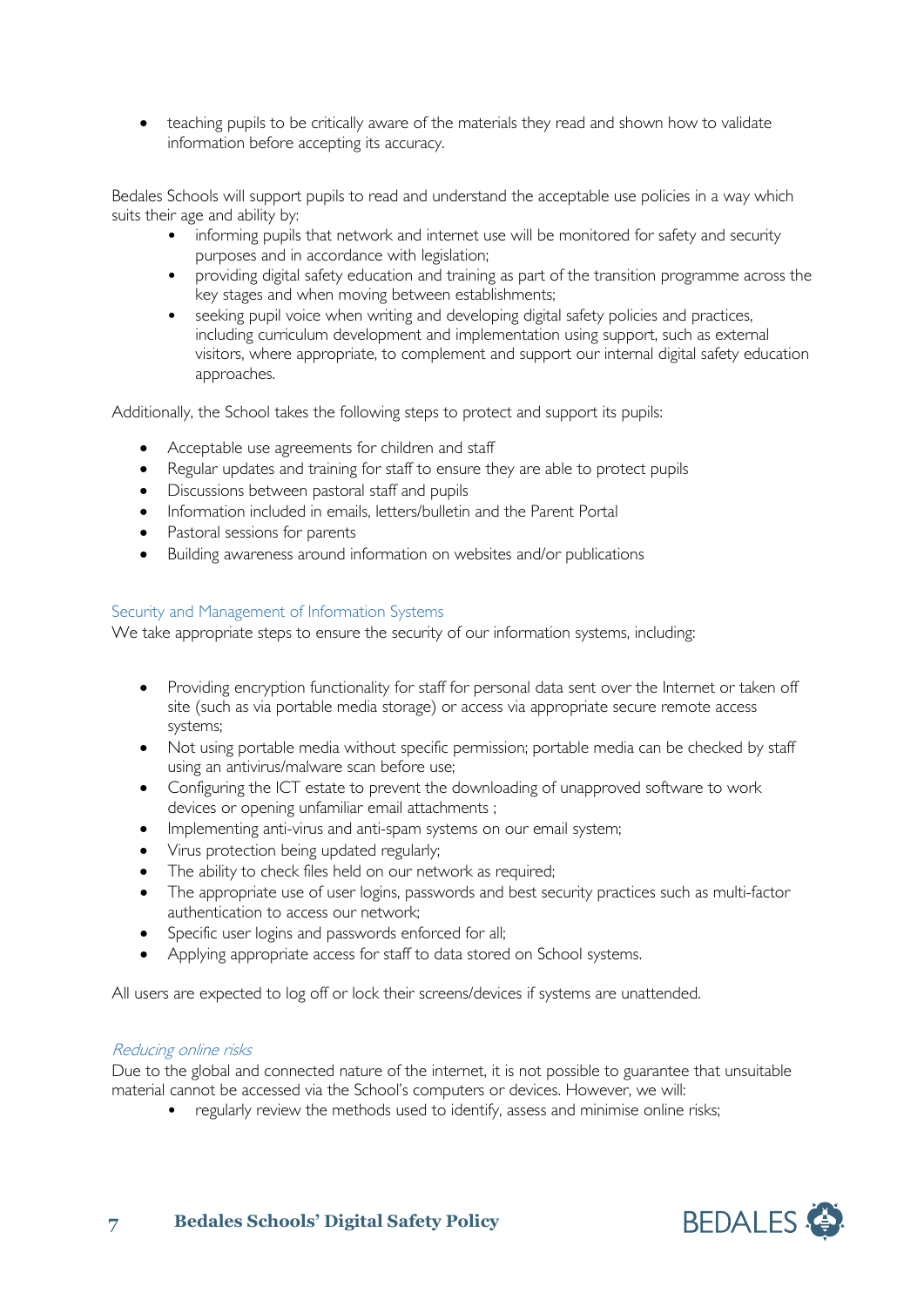- examine emerging technologies for educational benefit and undertake appropriate risk assessments before use in the School is permitted; and
- ensure that appropriate filtering and monitoring is in place and take all reasonable precautions to ensure that users can only access appropriate material.

### Firewall and protection software

Levels of internet access are adjusted according to pupils' age and experience, and different filtering rules apply across the Three Schools, as well as across different year groups. We also adjust accessibility according to time of day and to allow for greater freedom when browsing at weekends. The School uses firewall devices from Sophos to implement its filtering policies and protect the Schools' network from cyber threats, while FastVue produces usage reports for designated teachers to help identify any pupil internet of concern.

Sophos is only accessible by senior ICT staff (Network Managers and the Head of ICT) and they are responsible for configuring the Sophos firewall. Internet filtering rules (which define what sites and services are allowed or blocked) are defined by the Schools' Safeguarding and Senior Staff. The ICT department annually engage those staff to review and update the filtering rules.

FastVue automatically emails reports to Safeguarding Staff which highlight inappropriate activities by pupils. Staff can then login to FastVue to further interrogate the internet activity.

The DSL and Head of ICT also meet with pupils on a half-termly basis to review restrictions on specific sites.

### Access to internet via non-School provided services, i.e. 4G and 5G

The School aims to educate pupils about safe internet usage, and our online filtering system ensures that problematic sites and social media platforms are blocked or restricted when accessed via the School's Wi-Fi or internet connection. Unfortunately, the School cannot control pupil internet access via non-School provided means such as mobile networks and therefore pupils can access any content via that method. We raise awareness with parents about 3G, 4G & 5G access and they have been asked to refrain from buying large data packages for their children. The School protects it pupils by minimising access to mobile phones and other devices in the younger years, and by promoting healthy device usage for older pupils.

#### Managing Personal Data Online

Personal data will be recorded, processed, transferred and made available in accordance with General Data Protection Regulations (GDPR) and Data Protection legislation. Full information can be found in our Data Protection Policy.

#### Safer use of technology

Levels of online supervision will vary according to the age and level of experience for pupils across the Three Schools.

As per the ICT Acceptable Use Policy, all pupils are required to set a personal password for their account and they may not share this information with other pupils.

#### Staff and pupil emails

All staff and pupils have a School email address which must be used in all School-related communication for safeguarding reasons.

#### Online lessons, hybrid learning and videoconferencing

All online lessons are conducted using Microsoft Teams. Staff must use School-issued devices for these lessons. Lessons are recorded and stored within the relevant Teams channels for safeguarding reasons.

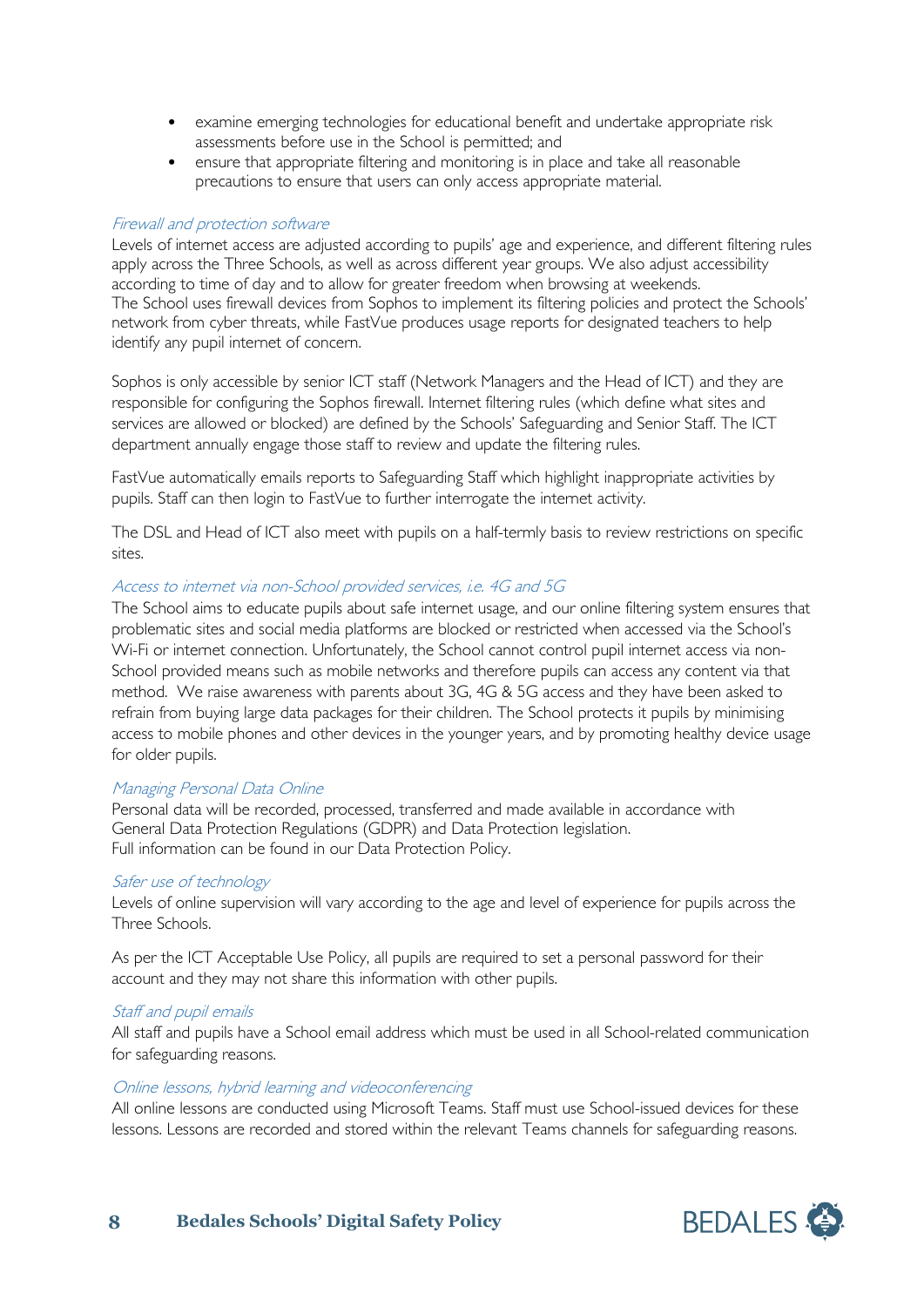Alongside all other expectations outlined in the Staff Code of Professional Conduct, colleagues and pupils should ensure:

- They, and any family members visible on-screen, are appropriately dressed;
- Teaching takes place from 'public' spaces, i.e. from a space that is not obviously a bedroom;
- Nothing inappropriate is seen or heard in the background. The 'blur background' function may be helpful in ensuring this;
- Family members are not able to access any personal pupil data;
- The language used is appropriate for the pupil, as well as other family members who may be within earshot;
- Any non-timetabled contact (e.g. Tutor group 1:1s) take place during reasonable working hours (8am-5.30pm Monday-Friday; 8am-1pm on Saturdays- Bedales Senior only); and
- Learning materials are age-appropriate; video links have been checked in advance.

Any further scheduled contact between staff and pupils should take place within mutually convenient times within the normal school working day, and be organised and communicated to your line manager well in advance.

Any phone calls to pupils or parents are conducted using work mobile phones or through Teams; colleagues are not to disclose their personal phone numbers by calling pupils or parents.

#### Private online sessions

Skype, Zoom, Google Hangouts and other videoconferencing software is blocked by the School for safeguarding reasons. If parents wish their child to participate in sessions with outside Tutors, Counsellors, medical professionals and other practitioners they must complete the 'Additional use of School facilities for private online Tutoring and Counselling' form, which is available on the Parent Portal. We cannot conduct safeguarding checks on outside professionals, nor can we guarantee the safety of other videoconferencing platforms.

# Social Media

The term social media may include (but is not limited to): blogs; wikis; social networking sites; forums; bulletin boards; online gaming; Apps; video/photo sharing sites; chatrooms and messaging platforms.

All members of The Bedales community are expected to engage with social media in a positive, safe and responsible manner.

Inappropriate or excessive use of social media during School hours or whilst using School devices may result in disciplinary or legal action and/or removal of internet facilities.

Concerns regarding the online conduct of any member of The Bedales community on social media should be reported to the DSL and will be managed in accordance with our Safeguarding and Child Protection Policy, the Staff Code of Professional Conduct, and the relevant Behaviour policies and Anti-Bullying policies.

All members of staff are advised that their online conduct on social media can have an impact on their role and reputation within the School.

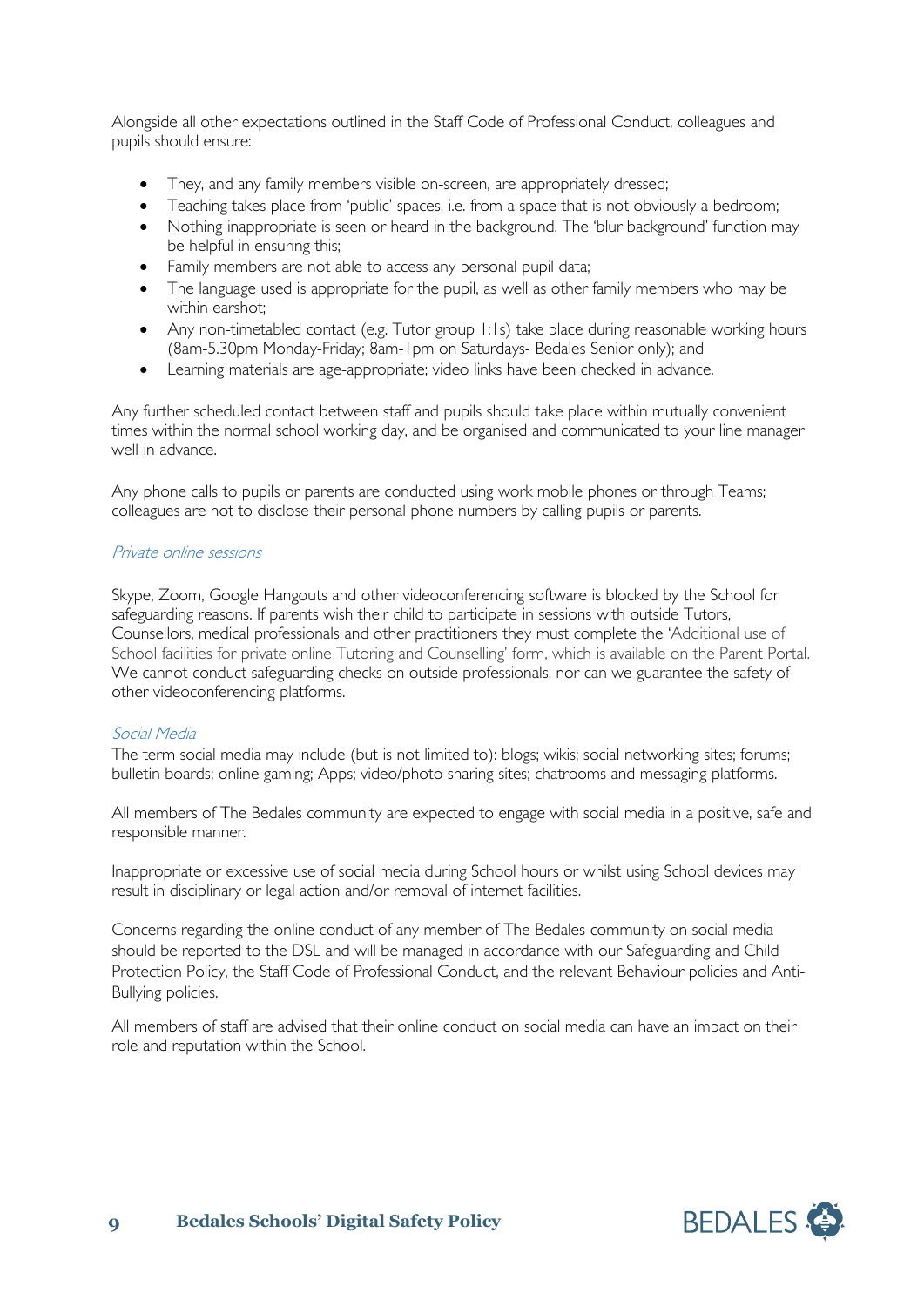# <span id="page-9-0"></span>Online concerns and identifiable risks

If there is a suggestion that a child is at risk of abuse or significant harm, the matter will be dealt with under the School's Safeguarding and Child Protection Policy (available on the School website). Some such risks are identified below.

#### **Cyberbullying**

Central to each of the Schools' Anti-Bullying policies is the principle that 'bullying is always unacceptable' and that 'all pupils have a right not to be bullied.

The Schools respond to all bullying perpetrated in and outside school, and so we will respond to any cyberbullying we become aware of carried out by or against pupils when they are away from the site.

Cyberbullying is defined as "an aggressive, intentional act carried out by a group or individual using electronic forms of contact repeatedly over time against a victim who cannot easily defend himself/herself." [\(Peter K. Smith et al 2007\)](http://citeseerx.ist.psu.edu/viewdoc/download?doi=10.1.1.687.8140&rep=rep1&type=pdf)

By cyberbullying, we mean bullying by electronic media which may include, but is not limited to:

- Bullying by texts or messages, over social networks, or via any number of communication systems available over the internet;
- The use of mobile phone cameras to cause distress, fear or humiliation (including the criminal offence of upskirting);
- Posting threatening, abusive, defamatory or humiliating material on websites, to include blogs, personal websites, social networking sites;
- Using e-mail to message others;
- 'Trolling' using an anonymous username and account;
- Outing or 'doxxing' revealing personal information about someone including information about their sexual orientation - online for malicious purposes;
- Distributing personal material against someone's wishes;
- Hijacking/cloning e-mail accounts; and
- Making threatening, abusive, defamatory or humiliating remarks in on-line forums.

This type of bullying has a greater impact on the victim when there is an element of repetition and a real or perceived power imbalance between the victim and the perpetrator(s).

#### Cyberbullying and the law

Cyberbullying may be at a level where it is criminal in character. It is unlawful to disseminate defamatory information in any media including internet sites.

- Section 127 of the Communications Act 2003 makes it an offence to send, by public means of a public electronic communications network, a message or other matter that is grossly offensive or one of an indecent, obscene or menacing character.
- Section I of the Malicious Communications Act 1988 makes it an offence to send another person electronic communication which is threatening or the sender believes to be false in order to cause distress or anxiety.
- The Protection from Harassment Act 1997 makes it an offence to knowingly pursue any course of conduct amounting to harassment.

If we become aware of any incidents of cyberbullying, we will need to consider each case individually as to any criminal act that may have been committed. The School will pass on information to the police if it feels that it is appropriate or are required to do so. We will always inform parents beforehand unless this would present a risk to the pupil(s).

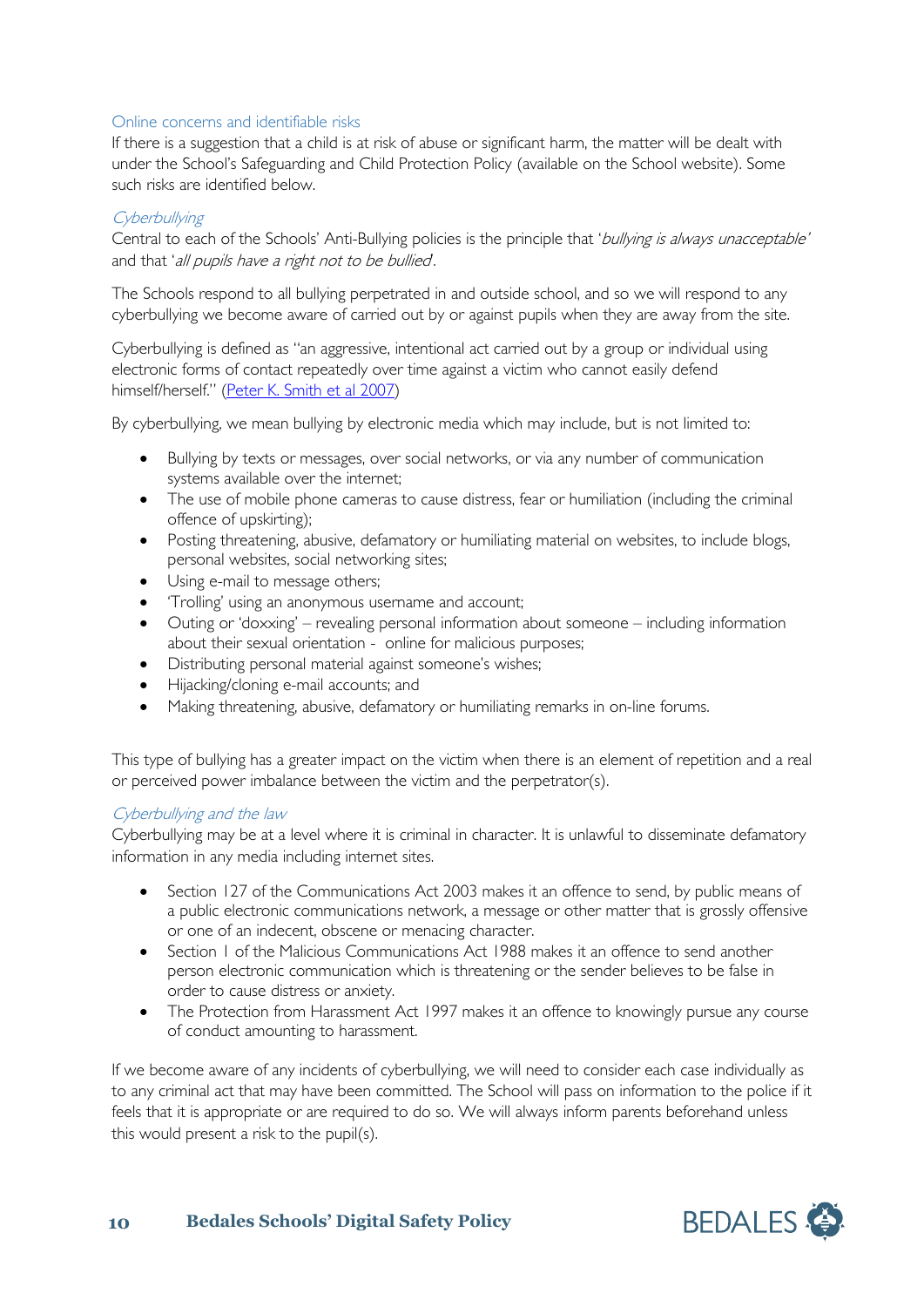# Radicalisation

'Radicalisation is usually a process, not an event', Prevent strategy document.

Young people are at risk of encountering individuals online who may express extreme views. These propagandists may seek to promote their views in an attempt to radicalise susceptible individuals. These susceptible individuals are disproportionately young people.

There are various terror groups seeking to recruit individuals to their cause. These include, but are not limited to:

- Far right extremists
- Islamic fundamentalists
- Republican groups in Northern Ireland

Some factors may make an individual more susceptible to radicalisation, including:

- The search for identity, meaning and community, which they may not have found in their 'real world' environment
- Feeling apparent or real discrimination in their 'real world' environment
- Sympathy and association with a terrorist 'value system', 'community' or apparent 'just cause'

Propagandists are able to reach susceptible individuals via the internet using video clips, social media groups, chat rooms and through propaganda distributed on websites.

Terrorist groups target individuals who sympathise with their cause in order to build rapport and isolate individuals from mainstream views. By developing an online social group they can nurture increasingly extreme points of view within the group which ultimately leads to radicalisation.

These groups can encourage communication via the dark web or via encrypted messaging services so it becomes more difficult for agencies to trace and find individuals. The dark web is also used to point individuals to extreme illegal content that would be taken down by legitimate hosting companies.

The School will provide a developmentally appropriate Wellbeing and PSHE curriculum in order to ensure that pupils are aware of the dangers of radicalisation, and will work closely with pupils who are identified as potentially more vulnerable to radicalisation. Pastoral staff in the Three Schools will alert the Designated Safeguarding Lead or Deputies if they have concerns about a child's vulnerability to radicalisation. Concerns about online material promoting terrorism or extremism will be reported on the Gov.UK Report Terrorism website.

# Sharing nudes and semi-nudes (Sexting!)

Sharing videos, 'selfies' and pictures is part of everyday life for young people, but the taking and sharing of nude images is illegal, risky and potentially damaging on a number of levels for young people. It constitutes a criminal offence (Protection of Children Act 1978, as amended by the Sexual Offences Act



<span id="page-10-0"></span> <sup>1</sup> *<https://www.thinkuknow.co.uk/Teachers/Resources/>*

*<http://www.hampshire.police.uk/internet/advice-and-information/safe4me/Safe4me+%27Sexting%27>*

*<https://www.ceop.police.uk/Media-Centre/Press-releases/2009/What-does-sexting-mean/> https://www.gov.uk/government/uploads/system/uploads/attachment\_data/file/609874/6\_2939\_SP\_NCA\_Se xting\_In\_Schools\_FINAL\_Update\_Jan17.pdf*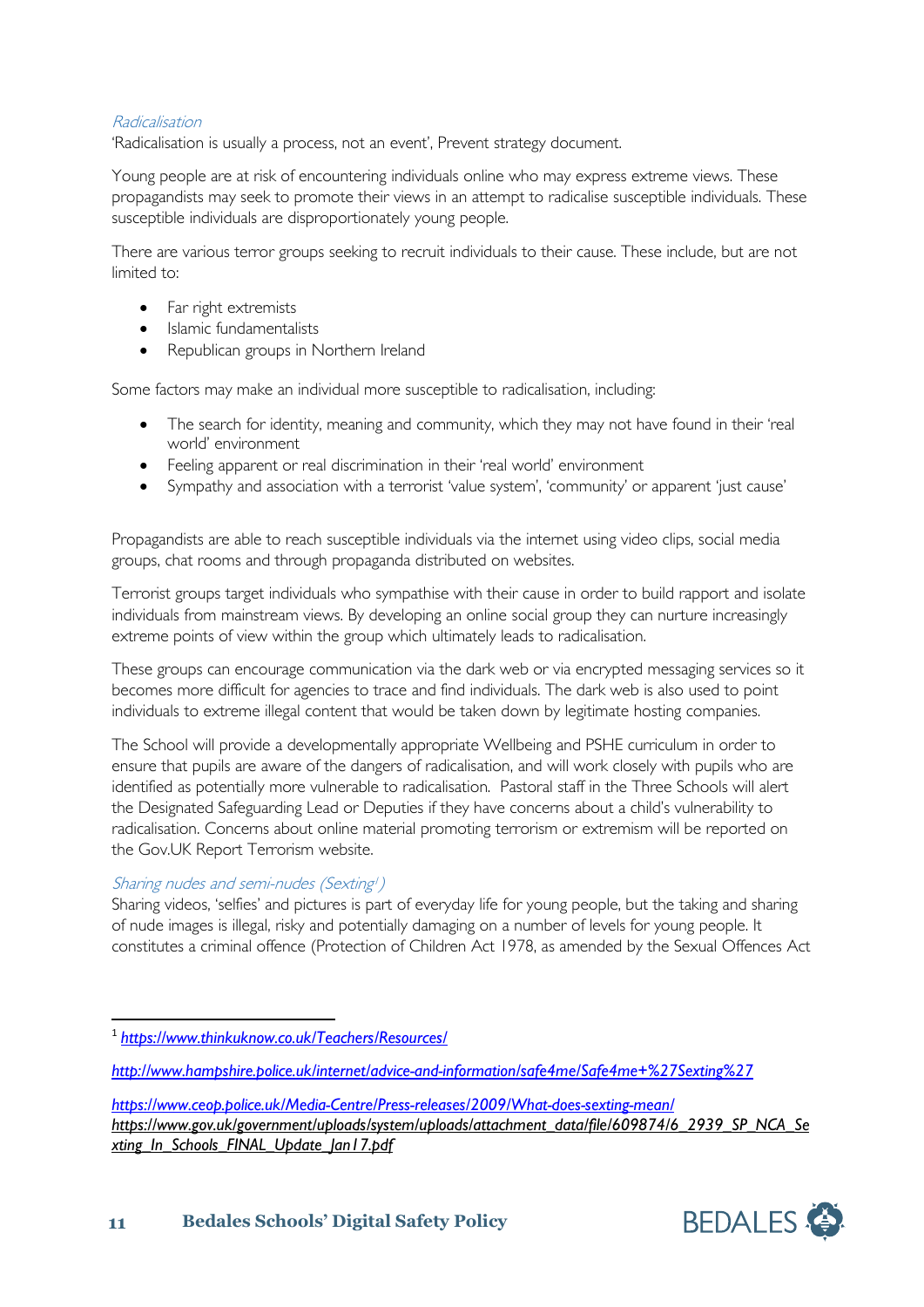2003). While sharing nude images is not an uncommon occurrence, NSPCC research has shown that most young people aren't sharing sexual imagery of themselves.

Pupils are not permitted to use the School network to have, take, make or share an image in any medium of themselves, or another pupil at School, or anyone else under the age of 18, which shows breasts or genitalia or suggests a sexual act. Pupils should discuss plans for any work that may involve a state of undress with the relevant teacher, usually within Art and Design.

The guidance on defining and responding to sexting is taken from Hampshire Constabulary's Risk Assessment advice and Sharing nudes and semi-nudes: advice for education settings working with children and young people

This guidance refers specifically to images that have been taken by children under the age of 18, and shared with other children under the age of 18.

Bedales Schools' initial aim is to educate young people on the dangers of this practice through Wellbeing sessions, in assemblies and in other contexts.

Any member of staff who becomes aware of an indecent image should take the following steps (outlined in Appendix 1):

- Confiscate any device where an image is present, ensuring it is switched to 'flight mode', or turned off;
- Do NOT view the image or take steps to share it electronically;
- Report the matter to the DSL immediately;
- The DSL will meet with those concerned to assess the risk factors, which include the children's ages and circumstances, following Hampshire Constabulary's risk assessment advice flowchart;
- A decision will be made about how to proceed, which may include contacting police, social services and other agencies for further advice or to make a referral; and,
- The process will be discussed with parents (unless it is deemed unsafe to do so).
- Ongoing support will be offered to the young people involved.

The decision to respond to the incident without involving the police or children's social care would be made in cases when the DSL is confident that they have enough information to assess the risks to pupils involved and the risks can be managed within the School's pastoral support and disciplinary framework and, if appropriate, their local network of support.

If a member of staff receives a youth-produced sexual image on any device they must delete the image immediately and report the matter to the police and to the DSL.

#### Sharing nude images for malicious purposes

Sharing nude images of children without consent is both illegal and abusive. The distribution of sexual imagery for malicious purposes or without consent will be reported to the social media platform on which it has been shared, to CEOP and/or to children's services. Staff will handle any disclosures of this kind with sensitivity and discretion, supporting the young people in question as well as their families. Each of the Three Schools' Behaviour and Anti-Bullying policies and procedures will be adhered to when addressing issues of this nature.

#### Online Child Sexual Exploitation (OCSE)

Online Child Sexual Exploitation (OCSE) includes the online communication between an adult and a child for the purpose of sexual exploitation. It sometimes involves grooming of children over a period of time in order to gain their trust. Perpetrators may rely on threats, intimidation and coercion in order to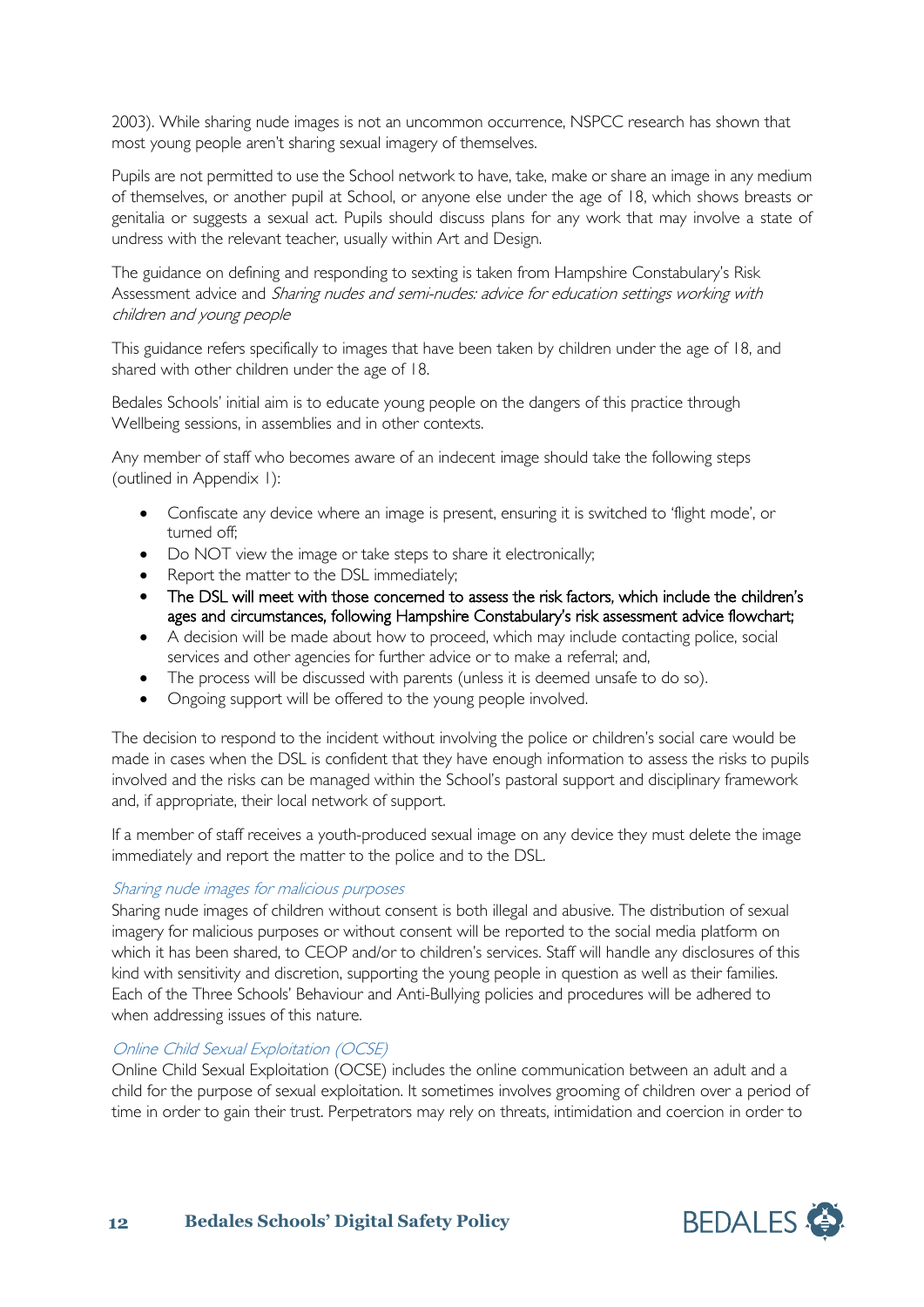deceive victims into engaging in sexual activity online. OCSE can also lead to offline offending, such as meetings between an adult and a child for sexual purposes.

The School will work with pupils and their families if they are found to be victims of OCSE, and will take advice from CEOP, Hampshire Police and Children's Services as part of this process.

# Online Child Criminal Exploitation (CCE) and Child Financial Exploitation (CFE)

Child Criminal Exploitation is where an individual or group takes advantage of an imbalance of power to coerce, control, manipulate or deceive a child into any criminal activity a) in exchange for something the victim needs or wants or b) for the financial or other advantage of the perpetrator or facilitator and/or c) through violence or the threat of violence. The victim may have been exploited even if the activity appears consensual. While CCE can occur through physical contact, it can also take place through the use of technology.

This can include acting as 'money mules' or 'squaring' – making use of their bank account to move money on behalf of a criminal gang.

Unexplained gifts or new possessions; going missing from school, home or a care setting; the misuse of drugs or alcohol, or spending time with people who are known to engage in exploitation can be indicators that a child is vulnerable to CCE.

# Grooming[2](#page-12-0)

Online grooming is the deliberate action by a predatory adult of preparing a child or vulnerable person for a meeting. Children are vulnerable to grooming in online platforms and games that allow them to communicate with people they do not know.

The Schools will build awareness amongst children and parents about ensuring that the child:

- Only has friends online that they know in real life;
- Is aware that if they communicate with somebody that they have met online, that relationship should stay online.

That parents should feel empowered to:

- Recognise the signs of grooming;
- Have regular conversations with their children about online activity and how to stay safe online. [3](#page-12-1)

The Schools will raise awareness by:

- Include awareness around grooming as part of their curriculum;
- Identifying with both parents and children how they can be safeguarded against grooming.

*<http://www.internetmatters.org/issues/online-grooming/>*

<span id="page-12-0"></span> <sup>2</sup> *<http://www.childnet.com/search-results/?keywords=grooming>*

<span id="page-12-1"></span><sup>3</sup> *[https://www.internetmatters.org/hub/parent-stories/making-friends-and-managing-real-friendships-online](https://www.internetmatters.org/hub/parent-stories/making-friends-and-managing-real-friendships-online-tips-from-a-parent/)[tips-from-a-parent/](https://www.internetmatters.org/hub/parent-stories/making-friends-and-managing-real-friendships-online-tips-from-a-parent/)*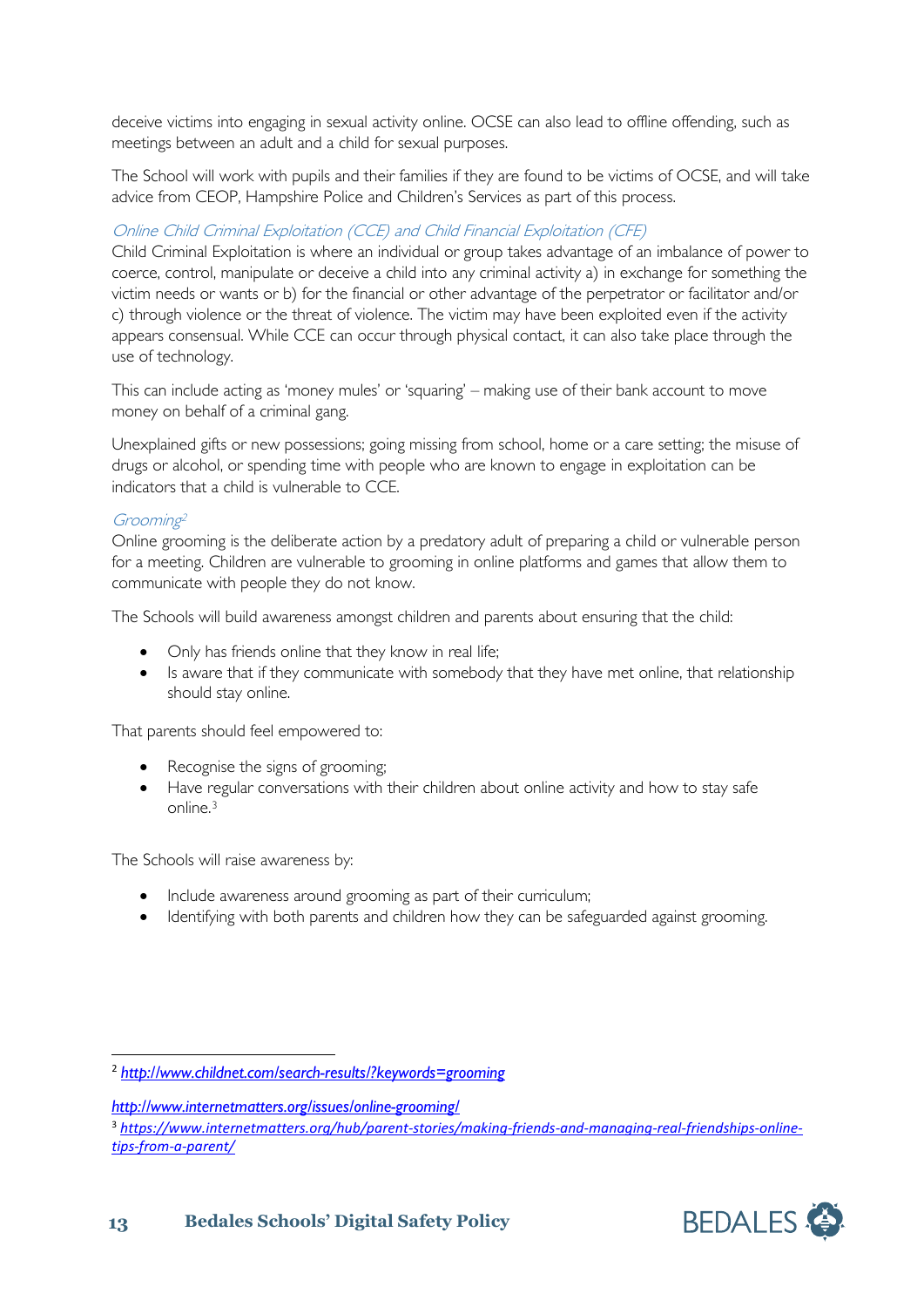# **Gaming**

Online gaming is an activity that the majority of children and many adults get involved in. Risks include accessing graphic and age inappropriate material; grooming or cyberbullying through online chat functions; addiction; revealing passwords, bank details or other sensitive information.

The Schools will raise awareness of the potential risks associated with this by:

- talking to parents and carers about the games their children play and help them identify whether they are appropriate;
- monitoring gaming sites and other online platforms via our internet filtering system and restricting access to certain games which are deemed to be risky;
- supporting families in identifying the most effective way of safeguarding their children by using parental controls and child safety mode;
- communicating to parents and carers about setting boundaries and time limits when games are played;
- highlighting relevant resources.

### The Dark Web

The Dark Web is a term used to describe a small section of the internet which is not accessible via standard internet searches such as Google or Bing. The Dark Web offers the person viewing, and the websites that they view, total anonymity. This area is only accessible using a special web browser which encrypts any Dark Web information across multiple layers, providing the anonymity.

The anonymity afforded by access to the dark web has been exploited by those wishing to evade legal jurisdictions, and it therefore poses a safeguarding risk by allowing unfiltered access to sites pertaining to extremism, extreme pornography, dealing in arms and drugs, extreme violence and other elements that are otherwise restricted by law.

Accessing the Dark Web is considered a serious misuse of the School's ICT infrastructure, and we will follow the Schools' Behaviour policies in managing issues relating to this. The School will review issues relating to the use of the Dark Web on a case by case basis, working openly with the police and other agencies to ensure that we maintain transparency and support any victims of criminal activity.

#### Use of personal devices and mobile phones

Bedales School recognises that personal communication through mobile technologies is an accepted part of everyday life for pupils, staff and parents/carers, but technologies need to be used safely and appropriately within the School.

All use of personal devices (including but not limited to; tablets, games consoles and 'smart' watches) and mobile phones will take place in accordance with the law and other appropriate policies, such as Anti-Bullying, Behaviour and Child Protection and Safeguarding, and ICT Acceptable Use Policy. Staff must not use personal devices for any School-related activity or business unless specifically mentioned in the ICT Acceptable Use Policy.

Personal electronic devices of any kind that are brought onto site are the responsibility of the user. All members of the Bedales community are advised to take steps to protect their mobile phones or devices from loss, theft or damage; we accept no responsibility for the loss, theft or damage of such items on our premises.

Members of staff are not permitted to use their own personal phones or devices for contacting pupils or parents/carers. Any pre-existing relationships, which could undermine this, will be discussed with the DSL. Where possible, i.e. when not using 2FA, staff at Dunhurst are also asked to keep their mobile



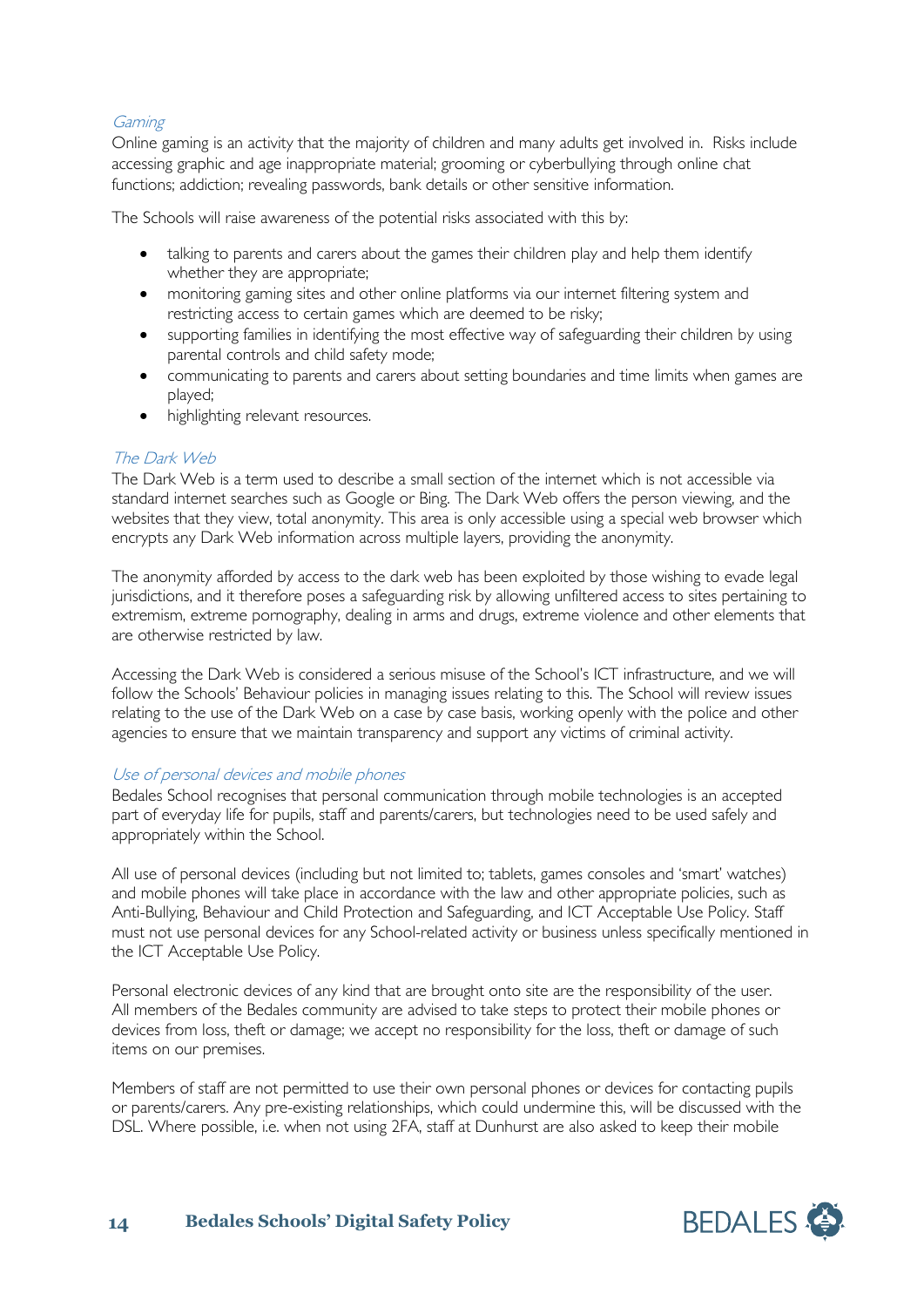phones in their bags or in a cupboard. They are asked to use personal devices in the staffroom or in another space designated for staff use, e.g. an office.

School mobile phones and devices will always be used in accordance with the relevant policies. Staff will not use personal devices:

- to take photos or videos of pupils; and will only use work-provided equipment for this purpose
- directly with pupils and will only use work-provided equipment during lessons/educational activities

If a member of staff breaches our policy, action will be taken in line with our Code of Conduct/Staff Behaviour Policy.

Pupils will be educated regarding the safe and appropriate use of personal devices and mobile phones and will be made aware of boundaries and consequences. Rules and expectations regarding mobile phone usage will vary according to the time of day and the situation.

Staff may confiscate a pupil's mobile phone or device if they believe it is being used to contravene our Behaviour or Anti-Bullying policies or could contain youth produced sexual imagery (sexting). The following would apply:

- Searches of mobile phone or personal devices will only be carried out in accordance with our Behaviour and Safeguarding & Child Protection policies;
- Pupils' mobile phones or devices may be searched by the On-Call staff member or another member of the Senior Leadership Team, with the consent of the pupil or a parent/carer. Content may be deleted or requested to be deleted, if it contravenes our Behaviour and Safeguarding & Child Protection policies;
- Pupils are expected to provide any codes to allow the search of their device to be performed where there is a valid reason for doing so;
- Mobile phones and devices that have been confiscated for these reasons will be released to parents/carers;
- If there is suspicion that material on a pupil's personal device or mobile phone may be illegal or may provide evidence relating to a criminal offence, the device will be handed over to the police for further investigation.

#### <span id="page-14-0"></span>Responding to digital safety incidents and concerns

If staff or pupils discover unsuitable sites then the URL, time, date and content must be reported to the Head of ICT or a member of the Safeguarding Team. Any content that is found to be unlawful will be reported to the relevant agencies, either by the Safeguarding Team, the Head of ICT or an IT Network Manager.

Pupils at Bedales Schools will be supported, listened to and taken seriously when reporting incidents or concerns.

#### Procedures for responding to specific online incidents or concerns

All members of the community will be made aware of the reporting procedure for online safety concerns, including: breaches of filtering, youth produced sexual imagery (sexting), cyberbullying and illegal content.

All members of the community must respect confidentiality and the need to follow the official procedures for reporting concerns. Pupils, parents and staff will be informed of our complaints procedure and staff will be made aware of the whistleblowing procedure.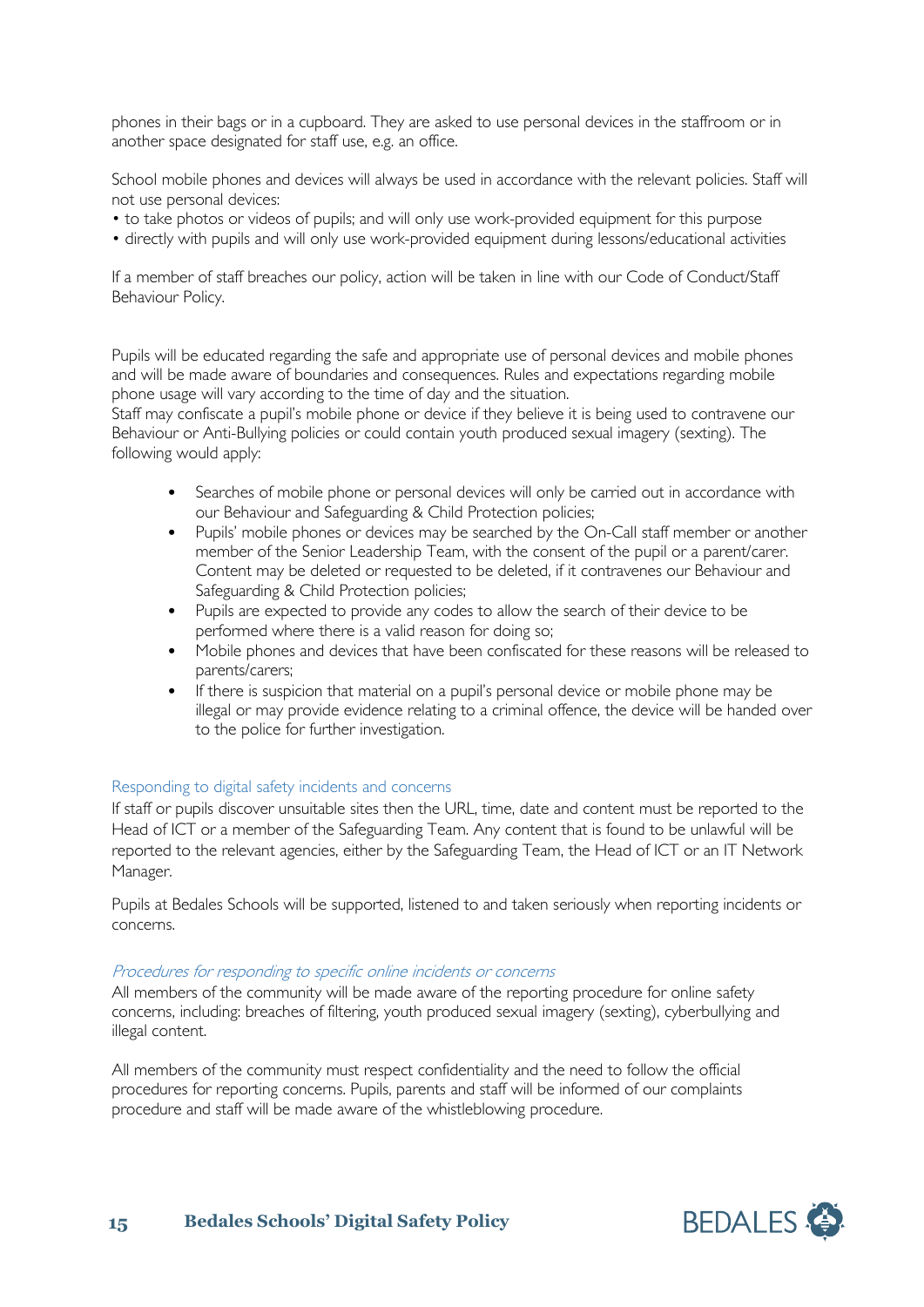We require staff, parents/carers and pupils to work in partnership to resolve online safety issues. After any investigations are completed, the DSL will debrief, identify lessons learnt and implement any policy or curriculum changes as required.

If we are unsure how to proceed with an incident or concern, the DSL will seek advice from the Hampshire Children's Reception Team.

If an incident or concern needs to be passed beyond our community (for example if other local schools are involved or the public may be at risk), the DSL will speak with Hampshire Police and/or the Children's Reception Team first to ensure that potential investigations are not compromised.

The DSL will be informed of any online safety incidents involving Safeguarding or Child Protection concerns, and will record these issues in line with our Safeguarding and Child Protection policies. The DSL will ensure that online safety concerns are escalated and reported to relevant agencies in line with the Hampshire Safeguarding Children's Board thresholds and procedures. The DSL will inform parents/carers of online safety incidents or concerns involving their child, as and when required.

### Staff Misuse

Any complaint about staff misuse of technology will be referred to the DSL and/or the Head of ICT. Appropriate action will be taken in accordance with our Safeguarding and Child Protection Policy, our Staff Code of Professional Conduct and the Safeguarding Allegations Procedure.

Allegations regarding a member of staff's online conduct will be pursued in accordance with the Bedales Safeguarding Allegations Procedure, and discussed with the Local Authority Designated Officer (LADO) if appropriate.

If a member of staff is thought to have illegal content saved or stored on a mobile phone or personal device or have committed a criminal offence, the police and other relevant agencies will be contacted.

\_\_\_\_\_\_\_\_\_\_\_\_\_\_\_\_\_\_\_\_\_\_\_\_\_\_\_\_\_\_\_\_\_\_\_\_\_\_\_\_\_\_\_\_\_\_\_\_\_\_\_\_\_\_\_\_\_\_\_\_\_\_\_\_\_\_\_\_\_\_\_\_\_\_\_\_\_\_\_\_\_\_

NB: All School Policies are available to staff and can be found here:

[T:\ThreeSchools\Policies\\_Handbooks\\_Key\\_Documentation\Staff\\_viewable](file://vm-009-fs/root$/ThreeSchools/Policies_Handbooks_Key_Documentation/Staff_viewable)

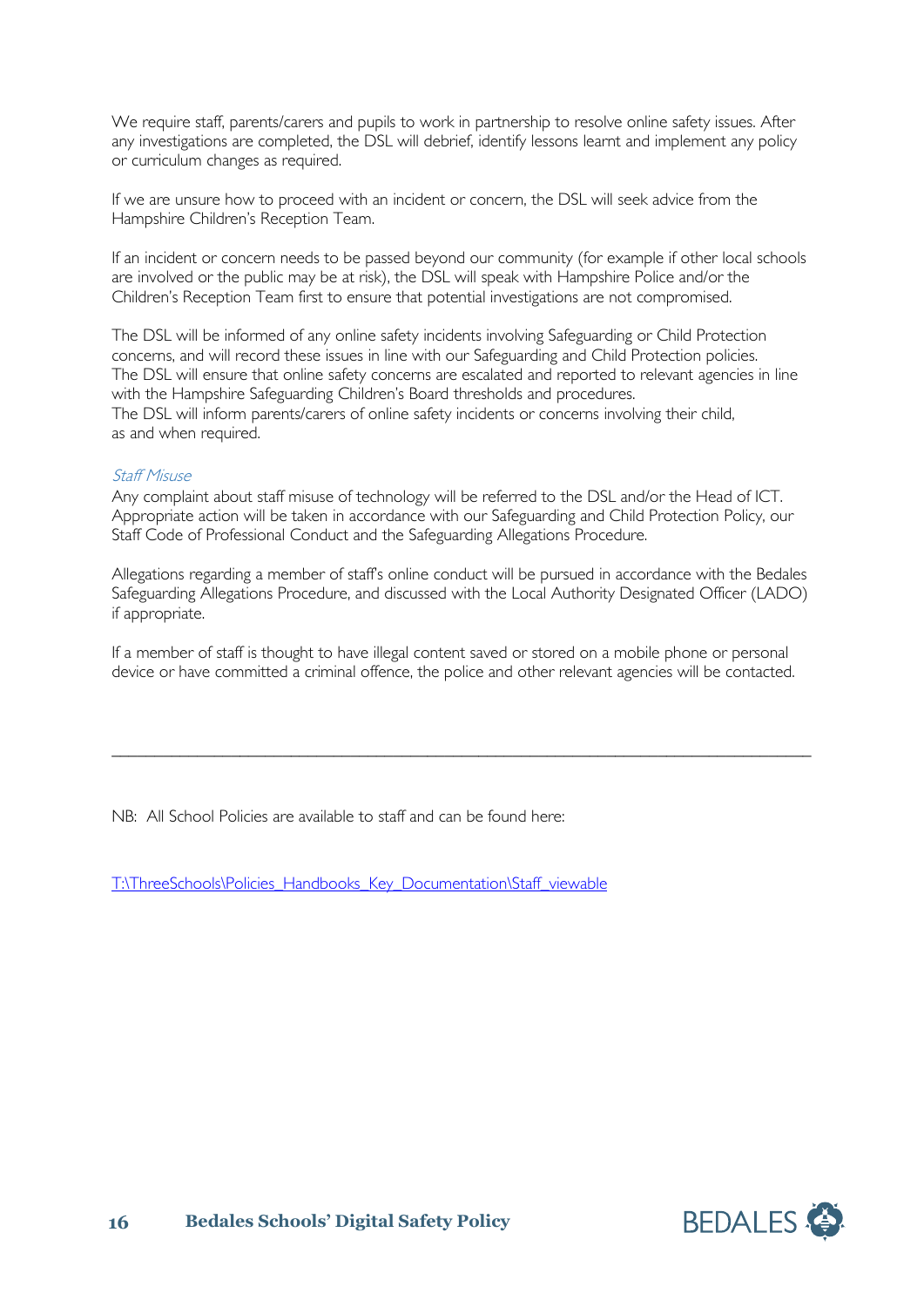# <span id="page-16-0"></span>Appendix 1: Guidelines for Staff: Concerns about material on a pupil's mobile phone

Guidelines for staff: concerns about material on a pupil's mobile phone

These guidelines should be referred to if there are concerns about material on a pupil's mobile phone, including (but not limited to) the following:

- Online bullying
- Nude or semi-nude images
- Supplying or distributing drugs or other illegal substances or materials
- Material which may compromise or embarrass a pupil or staff member
- Evidence of OCSE/CSE
- Any other illegal content

**All colleagues** should feel confident in following these steps if there are concerns of this nature.